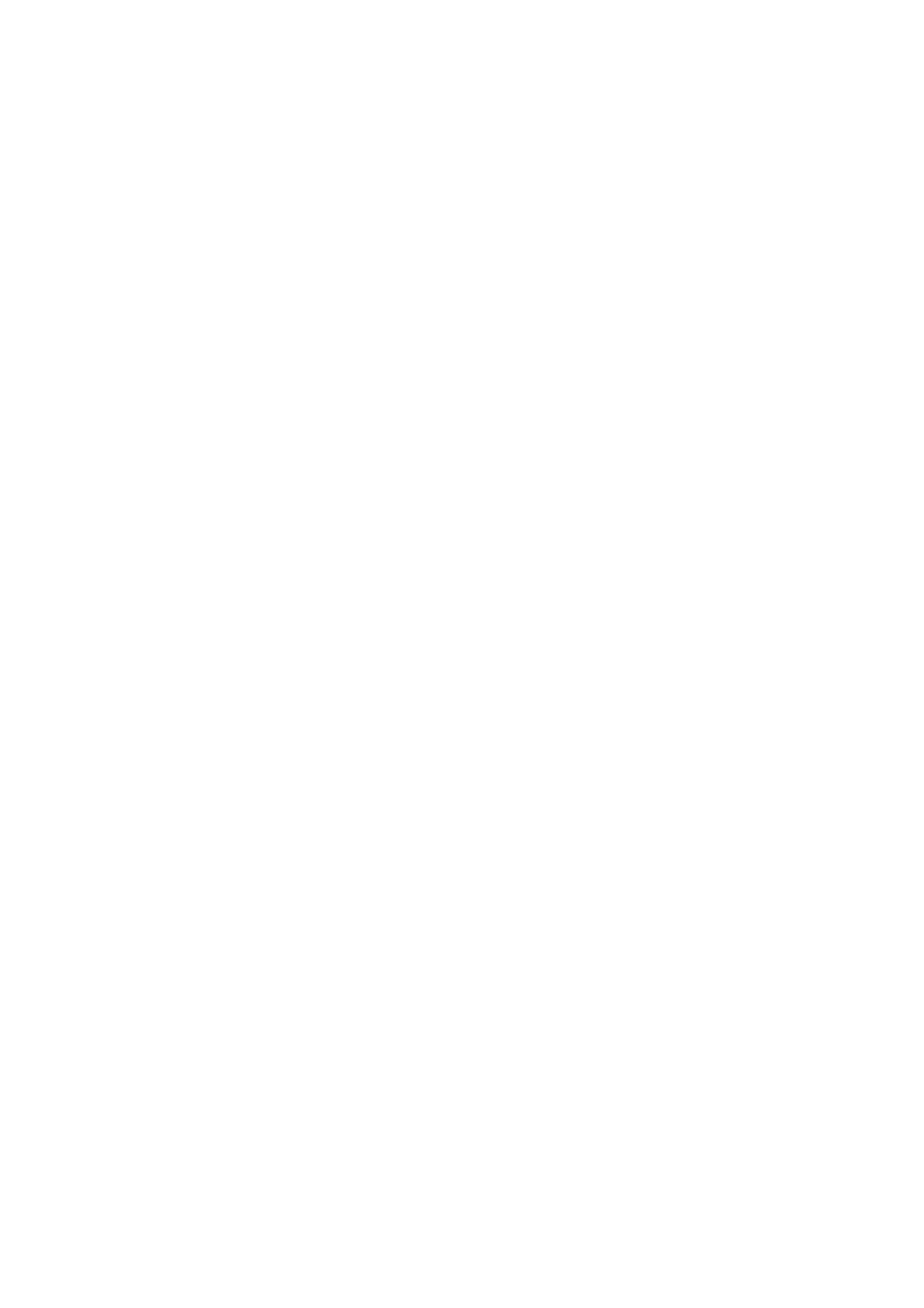#### **ANNEX**

#### **INTERIM GUIDELINES FOR THE AUTHORIZATION OF RECOGNIZED SECURITY ORGANIZATIONS ACTING ON BEHALF OF THE ADMINISTRATION AND/OR DESIGNATED AUTHORITY OF A CONTRACTING GOVERNMENT**

#### **General**

1 Under the provisions of SOLAS regulation I/6 and, *inter alia,* SOLAS regulation XI-2/1.16 ìSpecial measures to enhance maritime securityî, Recognized Security Organization (RSOs) may be delegated specific functions on behalf of the Administration and/or the Designated Authority of the Contracting Government. The following functions may be delegated in whole or in part to RSOs:

- .1 approval of ships security plans;
- .2 verification for ships
- .3 issuance and endorsement of International Ship Security Certificates; and
- .4 development of port facility security assessments.

2 In no instance may the RSO approve, verify, or certify a work product that it has developed (e.g. preparation ship security assessments, preparation ship security plans or of amendments under review).

3 Control in the assignment of such authority is needed in order to promote uniformity of assessments, verification, approval and certification activities required by SOLAS chapter XI-2 or by part A of the International Ship and Port Facility Security (ISPS) Code. Therefore, any delegation of authority to RSO, should:

- .1 determine that the security organization has adequate resources in terms of technical, managerial and operational capabilities to accomplish the tasks being assigned, in accordance with the interim guidelines for RSOs acting on behalf of the Administration and/or Designated Authority as set out in Appendix 1;
- .2 have a formal written agreement between the Administration or Designated Authority and the RSO being authorized;
- .3 specify instructions detailing actions to be followed in the event that a ship is found not in compliance with the relevant provisions of international requirements for which the RSO has been delegated authority;
- .4 provide the RSO with all appropriate instruments of national law giving effect to the provisions of the conventions or specify whether the Administration's and/or Designated Authority's standards go beyond convention requirements in any respect; and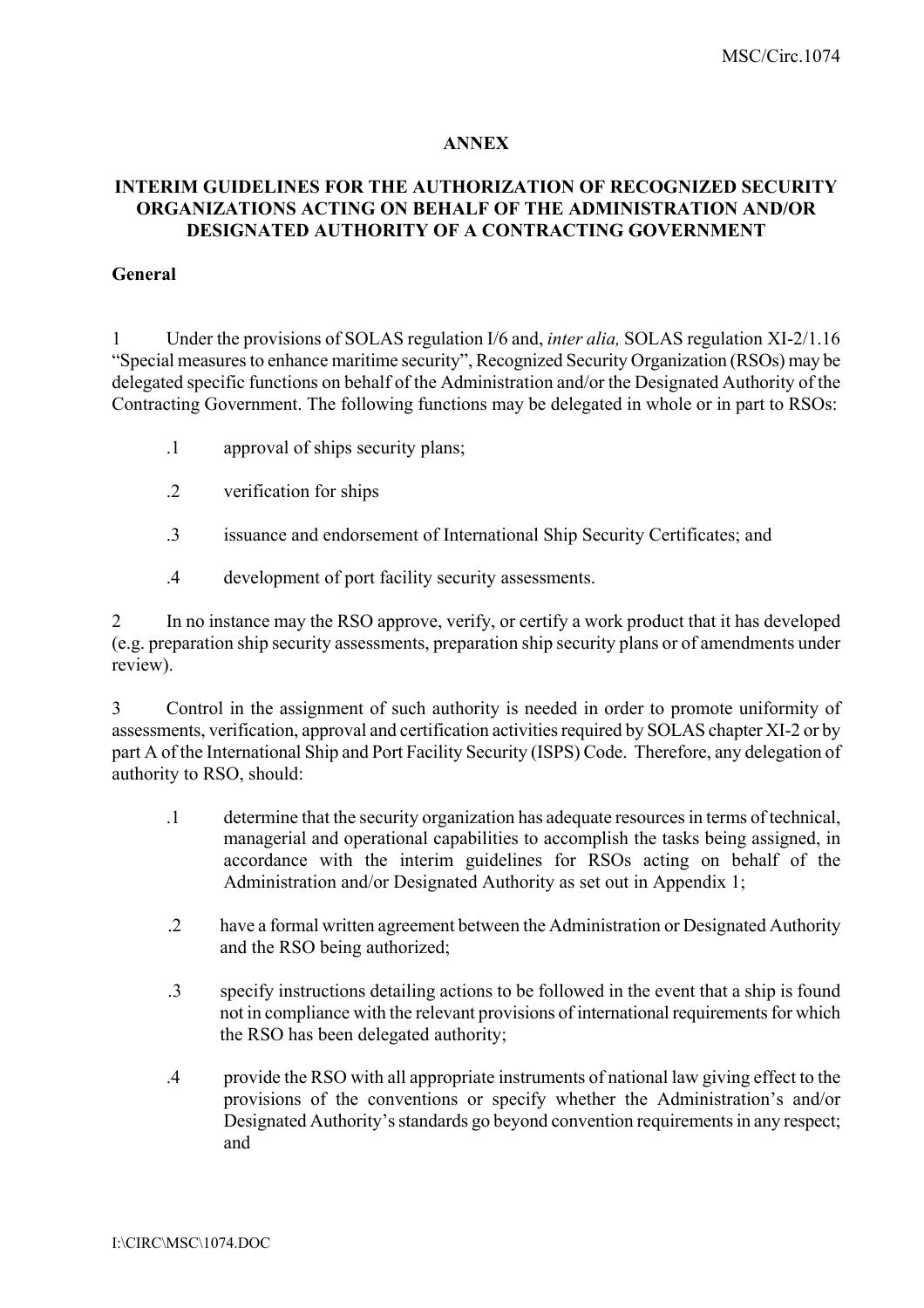.5 specify that the RSO maintain records that can provide the Administration and/or Designated Authority with data to assist in interpretation and implementation of specific convention regulations.

#### **Verification and monitoring**

4 The Administration and/or Designated Authority should establish a system to ensure the adequacy of work performed by the RSOs authorized to act on its behalf. Such a system should, *inter alia*, include the following items:

- .1 procedures for communication with the RSO;
- .2 procedures for reporting from the RSO and processing of reports by the Administration and/or Designated Authority;
- .3 additional ship and port facility inspections and audits by the Administration and/or Designated Authority or other delegated organizations;
- .4 the Administration's and/or Designated Authority's evaluation/acceptance of the certification of the RSO's quality system by an independent body of auditors recognized by the Administration and/or Designated Authority; and
- .5 the Administration and/or Designated Authority should monitor and verify the activities related to security delegated to the RSO as appropriate. The Administration and/or Designated Authority maintain the ultimate authority continue or revoke delegations to RSOs.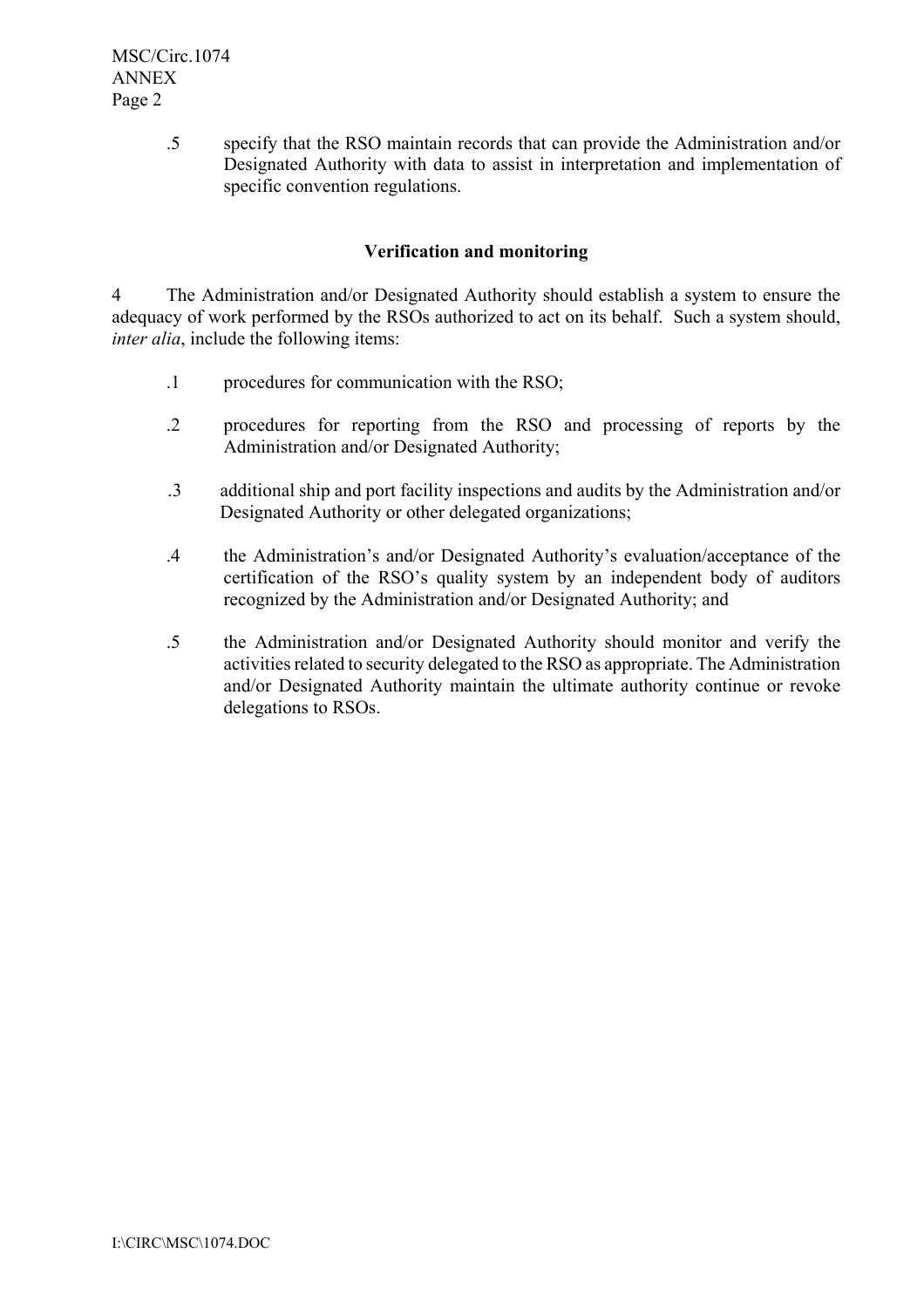#### Appendix 1

## **INTERIM GUIDELINES FOR AUTHORIZATION OF RECOGNIZED SECURITY ORGANIZATIONS ACTING ON BEHALF OF THE ADMINISTRATION AND/OR DESIGNATED AUTHORITY OF A CONTRACTING GOVERNMENT**

 A Security Organization may be recognized by the Administration and/or Designated Authority to perform statutory work on its behalf subject to compliance with the following interim guidelines for which the recognised security organization (RSO) should submit complete information and substantiation.

#### **General**

1 The relative size, structure, experience and capability of the RSO commensurate with the type and degree of authority intended to be delegated thereto should be demonstrated.

2 The RSO should be able to document capability and experience in performing security assessments, developing risk assessments, conducting maritime verification, approval and certification activities for ships and/or for port facilities and their ancillary equipment**,** as appropriate**.** 

#### **Specific Provisions**

3 The following should apply for the purpose of delegating authority to perform port facility security assessment and ship verification, and certification services of a statutory nature in accordance with regulatory instruments which require the ability to integrate ship and port interface operational considerations with maritime security threats, and to develop, verify and audit specific requirements:

3.1 The RSO should provide for the publication and systematic maintenance of proceduresin the English language for the conduct of activities to ensure compliance with delegated authorities pursuant to SOLAS chapter XI-2. Updating of these procedures should be done on a periodic basis at intervals acceptable to the Administration.

3.2 The RSO should allow participation in the development of its procedures by representatives of the Administration and/or Designated Authority and other parties concerned.

- 3.3 The RSO should be established with:
	- .1 an adequate technical, managerial and support staff capable of developing and maintaining its procedures; and
	- .2 a qualified professional staff to provide the required service representing an adequate geographical coverage as required by the Administration and/or Designated Authority.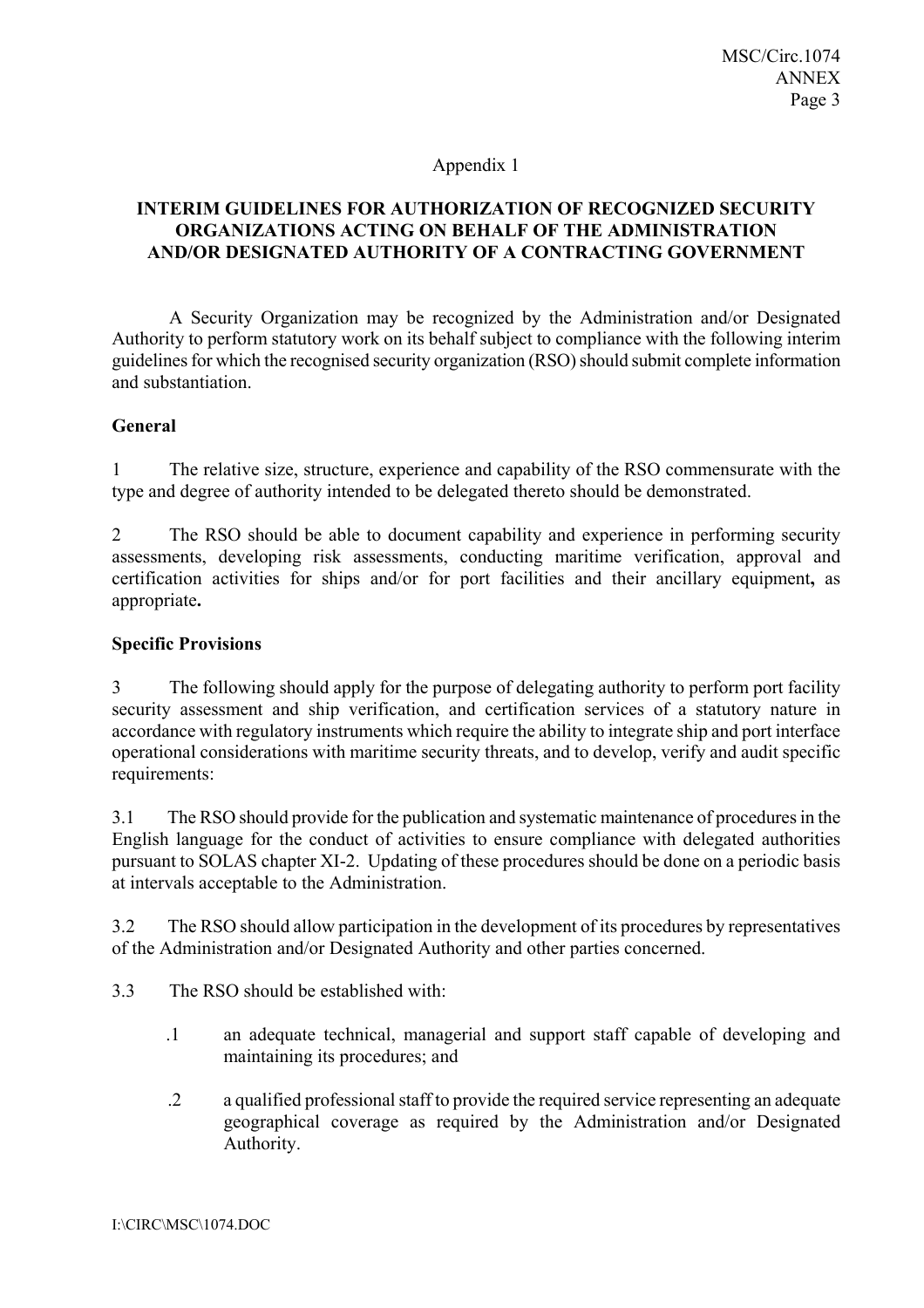MSC/Circ.1074 ANNEX Page 4

3.4 The RSO should be governed by the principles of ethical behaviour, which should be contained in a Code of Ethics and as such recognize the inherent responsibility associated with a delegation of authority to include assurance as to the adequate performance of services as well as the confidentiality of related information as appropriate.

3.5 The RSO should demonstrate the technical, administrative and managerial competence and capacity to ensure the provision of quality services in a timely fashion.

3.6 The RSO should be prepared to provide relevant information to the Administration and/or Designated Authority, as necessary.

3.7 The RSO's management should define and document its policy and objectives for, and commitment to, quality and ensure that this policy is understood, implemented and maintained at all levels in the RSO.

3.8 The RSO should be subject to certification of its quality system by an independent body of auditors recognized by the Administration and/or Designated Authority. The Administration and/or Designated Authority may serve as the auditor.

3.9 The RSO should develop, implement and maintain an effective internal quality system based on appropriate parts of internationally recognized quality standards no less effective than the ISO 9000-2000 series, and which, inter alia, ensures that:

- .1 the RSOís procedures are established and maintained in a systematic manner;
- .2 the RSO's procedures are complied with;
- .3 the requirements of the statutory work for which the RSO is authorized, are satisfied;
- .4 the responsibilities, authorities and interrelation of personnel whose work affects the quality of the RSO's services, are defined and documented;
- .5 a supervisory system is in place that monitors the actions and work carried out by the RSO;
- .6 a system for qualification of assessors, surveyors, and auditors and continuous updating of their knowledge is implemented;
- .7 records are maintained, demonstrating achievement of the required standards in the items covered by the services performed, as well as the effective operation of the quality system;
- .8 a comprehensive system of planned and documented internal audits of the quality related activities in all locations is implemented;
- .9 the RSO has established a process and procedures to assess and monitor at periodic intervals the trustworthiness of its personnel;
- .10 the RSO has established processes and procedures to ensure that appropriate measures are in place to avoid unauthorized disclosure of, or access to, security sensitive materials relating to ship security assessments, ship security plans, port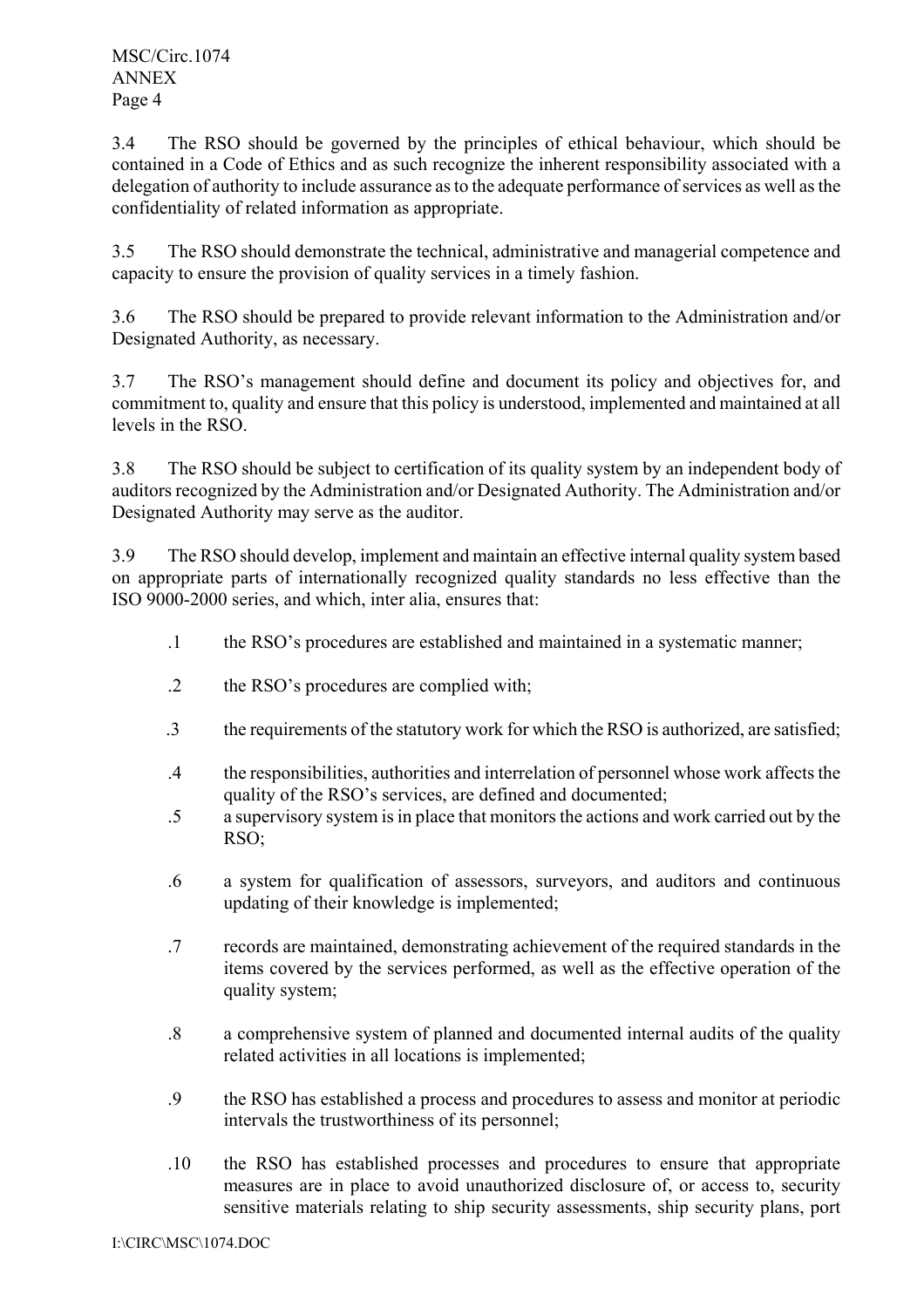facility security assessments and port facility security plans, and to individual assessments or plans; and

.11 a procedure for providing feed back and information, as appropriate, to its customers.

4 The following should, in addition, apply for the purpose of delegating authority to perform certification services of a statutory nature in accordance with regulatory instruments.

- .1 the provision and application of proper procedures to assess the degree of compliance of the applicable shipboard maritime security measures and management systems:
- .2 the provision of a systematic training and qualification regime for its professional personnel engaged in the maritime security management system certification process to ensure proficiency in the applicable quality and security management criteria as well as adequate knowledge of the technical and operational aspects of maritime security management; and
- .3 the means of assessing through the use of qualified professional staff the application and maintenance of the security management system both shore based as well as on board ships intended to be covered in the certification.

#### **Specialized expertise**

5 Each RSO shall be able to demonstrate by means of established process, procedures, and relevant documentation the following minimum capabilities following the guidance in paragraph 4.5 of part B of the ISPS Code:

- .1 expertise in relevant aspects of security;
- .2 appropriate knowledge of ship and port operations, including knowledge of ship design and construction if providing services in respect of ships and port design and construction if providing services in respect of port facilities;
- .3 their capability to assess the likely security risks that could occur during ship and port facility operations including the ship/port interface and how to minimize such risks;
- .4 their ability to maintain and improve the expertise of their personnel;
- .5 their ability to monitor the continuing trustworthiness of their personnel;
- .6 their ability to maintain appropriate measures to avoid unauthorized disclosure of, or access to, security-sensitive material;
- .7 their knowledge of the requirements of SOLAS chapter XI-2 and part A of the ISPS Code and the guidance contained in part B of the Code and relevant national and international legislation and security requirements;
- .8 their knowledge of current security threats and patterns;